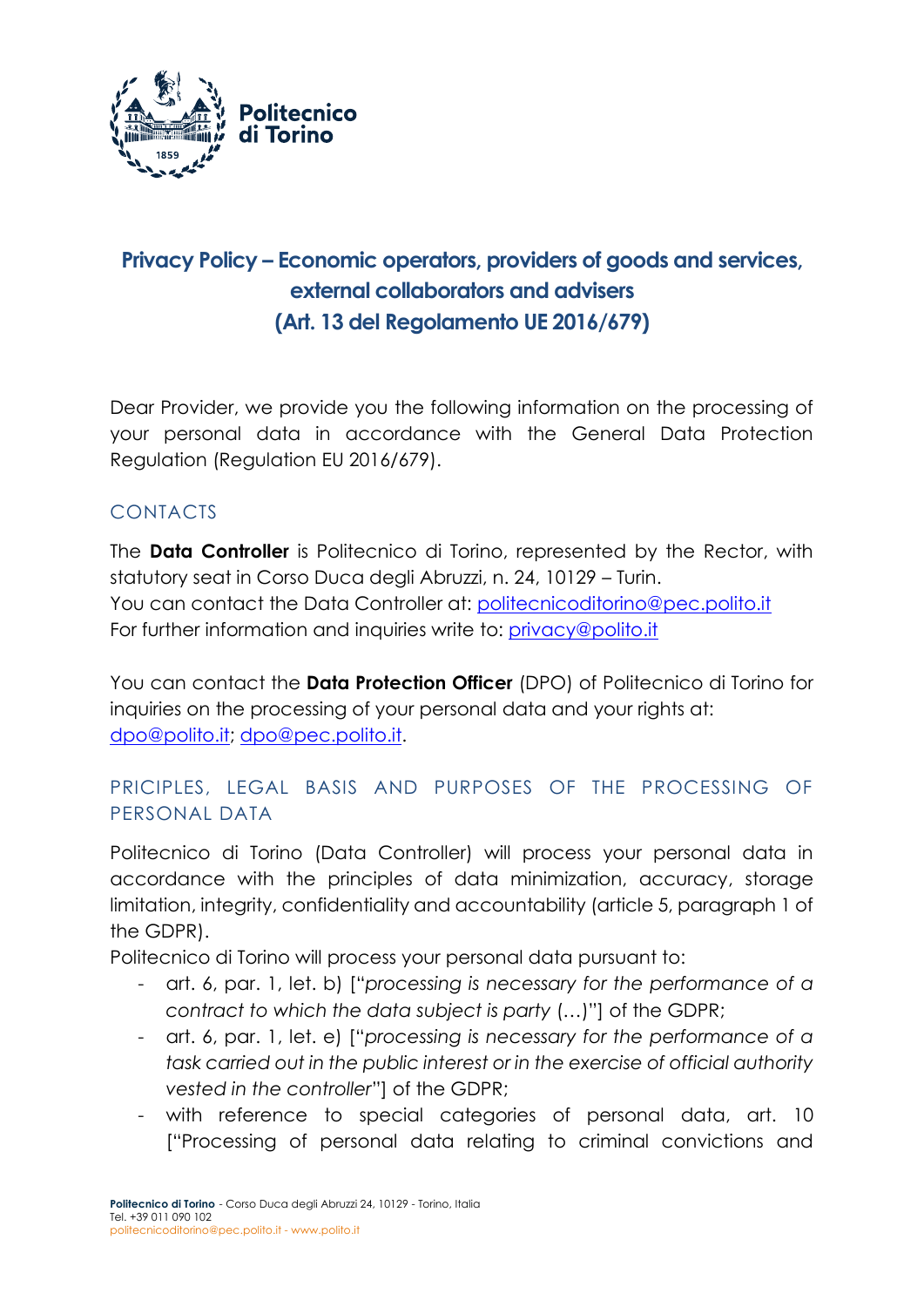

offences or related security measures*,* (…) *is authorised by Union or Member State law* (…)"] of the GDPR;

for compliance with pre-contractual, contractual and fiscal obligations under the contract.

The University will collect your data when you make a bid in response to a request for tender, when you express interest in cooperating with the University, when you enter into a contract/agreement with Polito or when you supply services or goods to the University.

Politecnico will process your personal data in electronic and paper format in pursuit of various aims such as: checking that bids meet the minimum mandatory criteria of the tendering process; checking that bids meet the requirements imposed by public procurement law or regulations (i.e., checking criminal records, possible incompatibilities, fiscal compliance, anti-mafia certificates); entering into contracts and agreements with the contractor; paying the amounts due for the services rendered to Politecnico by the contractor (i.e., examiners taking part in competitive examinations, commissioners involved in the tendering process, experts/external collaborators, missions).

### PERSONS AUTHORISED TO PROCESS THE PERSONAL DATA, POSSIBLE RECIPIENTS OR CATEGORIES OF RECIPIENTS OF THE PERSONAL DATA AND DATA PROCESSOR

Your personal data can be disclosed by Politecnico di Torino, and are in any case visible, to its staff members and collaborators who will receive appropriate training from the Data Controller.

Politecnico di Torino can disclose personal data to other public authorities when they need to process these data in order to carry out procedures for which they are the responsible institutions. On specific grounds, Politecnico di Torino can also disclose personal data to other public bodies if the disclosure is provided for by Union or Member State law.

Personal data are stored in the university servers (located inside Politecnico) and/or in external servers which belong to providers of technical and administrative services. These service providers may have access to your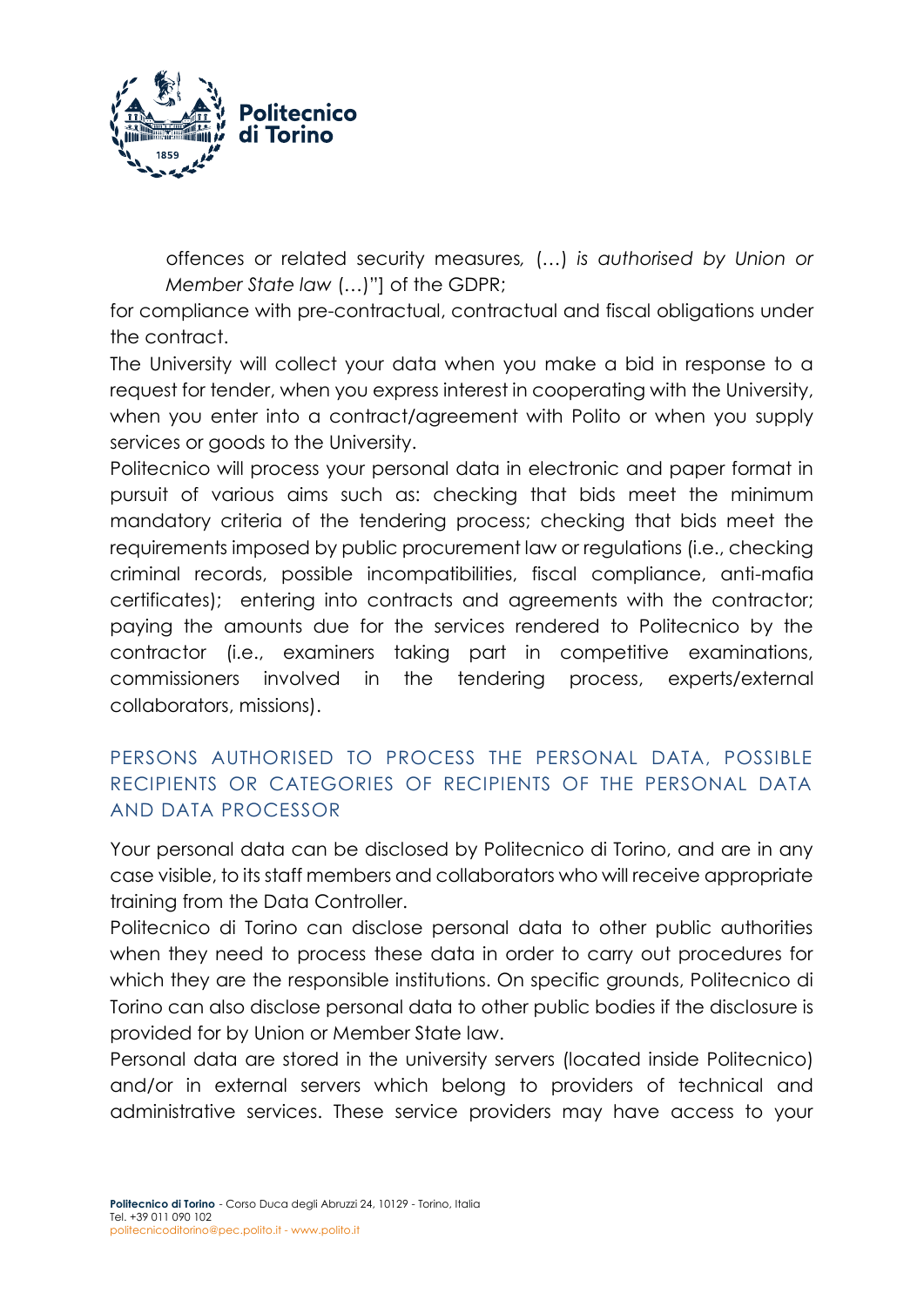

personal data exclusively for the services they render. In this case, Politecnico engages them as Processors in accordance with article 28 of the GDPR.

### TRANSFER OF PERSONAL DATA

Your personal data will not be transferred to non-EU countries (Third Countries).

### PERIOD FOR WHICH PERSONAL DATA ARE STORED

Your personal data will be kept for no longer than is necessary for the purposes for which the personal data are processed, taking into account the achieving obligations imposed by the law depending on the type of goods and services under the contract.

### PROVIDING PERSONAL DATA

You are required to provide your personal data to Politecnico di Torino. If you refuse to provide your personal data, Politecnico cannot pursue the abovementioned aims.

## RIGHTS OF THE DATA SUBJECT

You are the Data Subject and you have the right to obtain from the Data Controller (in accordance with articles 15 et seq. of the GDPR):

- access to your personal data and to the information referred to in art. 15 of the GDPR;
- rectification of inaccurate personal data (including the right to have incomplete personal data completed);
- erasure of your personal data (except for data which must be kept by Politecnico di Torino) unless there are overriding legitimate grounds for the processing;
- restriction of processing pursuant to art. 18 of the GDPR.

You also have the right to:

- object to the processing of your personal data, except when the processing is required for your use of services;